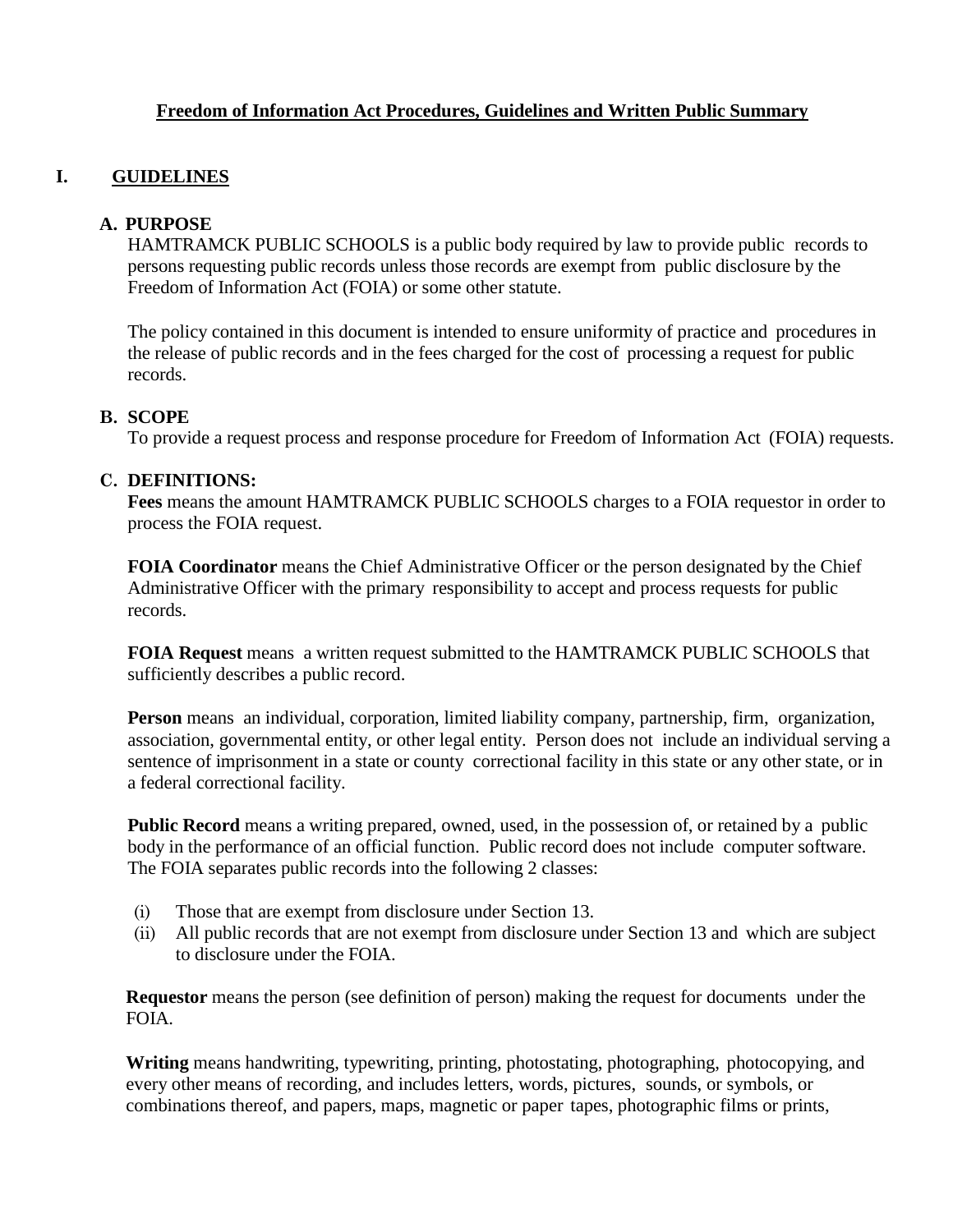microfilm, microfiche, magnetic or punched cards, discs, drum, or other means of recording or retaining meaningful content. A writing is also information contained in a database or electronic records.

# **GENERAL INFORMATION:**

- 1. A public record that is a writing prepared, owned, used, in the possession of, or retained by HAMTRAMCK PUBLIC SCHOOLS in the performance of an official function is subject to FOIA, for which a disclosure determination is made by the FOIA Coordinator.
- 2. FOIA requests may be submitted in writing, in person or via mail, facsimile machine or electronic mail. HAMTRAMCK PUBLIC SCHOOLS prefers that you submit written FOIA requests to:

FOIA COORDINATOR HAMTRAMCK PUBLIC SCHOOLS 3201 Roosevelt Ave. Hamtramck, MI 48212

# **HAMTRAMCK PUBLIC SCHOOLS FOIA COORDINATOR:**

3. Pursuant to Section 6 of the FOIA, the FOIA Coordinator for HAMTRAMCK PUBLIC SCHOOLS shall be the Superintendent or designee thereof.

The FOIA Coordinator is responsible for the following:

- All FOIA requests received by HAMTRAMCK PUBLIC SCHOOLS.
- Responding to all questions concerning FOIA requests.
- 4. All persons designated to process FOIA requests shall comply with the following:
	- Maintain a copy of all FOIA requests received and all completed Responses to Request for Public Records. These documents shall be retained in accordance with HAMTRAMCK PUBLIC SCHOOLS' Retention and Disposal Schedule, but for no less than one year, in accordance with Section 3(2) of the FOIA.

# **FEES:**

- 1. Under certain circumstances, HAMTRAMCK PUBLIC SCHOOLS may charge a fee to process a FOIA Request. A fee will not be charged for the cost of search, examination, review, and redaction unless failure to charge a fee would result in unreasonably high costs to HAMTRAMCK PUBLIC SCHOOLS because of the nature of the request in the particular instance.
- 2. A requestor shall not be charged for the first \$20.00 of a FOIA fee where (a) a requestor has submitted an affidavit verifying that he/she is indigent and receiving public assistance or sufficiently stating facts showing an inability to pay the cost due to indigence, or (b) the requestor is formally designated by the state to carry out activities under subtitle C of the Developmental Disabilities Assistance and Bill of Rights Act of 2000 and the Protection of Advocacy for Individuals with Mental Illness Act, the request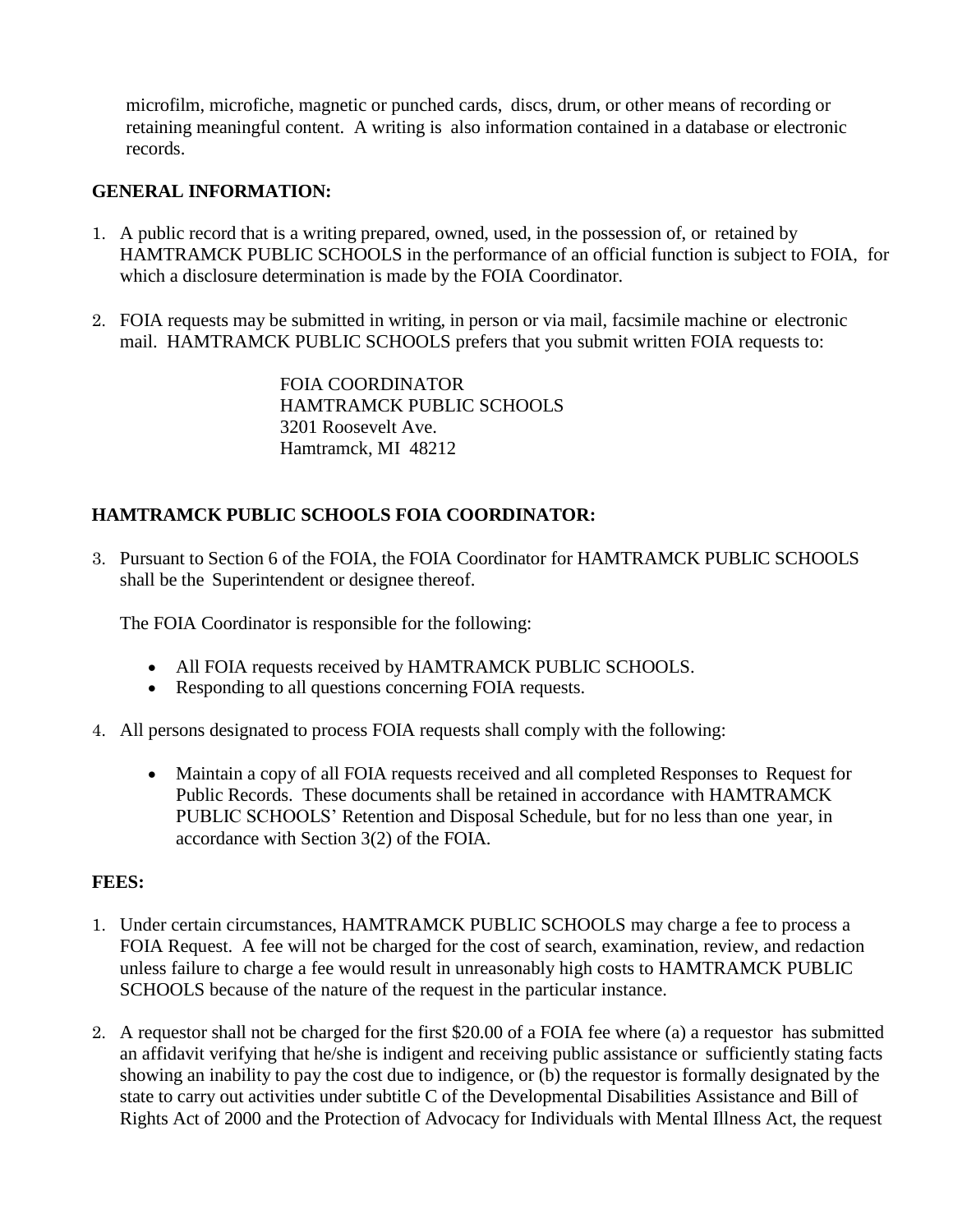is made directly on behalf of such a requestor or its clients, is made for a reason wholly consistent with the mission and provision of Section 931 of the Mental Health Code and is accompanied by documentation of its designation by the State if requested by HAMTRAMCK PUBLIC SCHOOLS.

Questions concerning the waiver of fees should be directed to the FOIA Coordinator.

- 3. In cases where a fee will be charged, HAMTRAMCK PUBLIC SCHOOLS' response will state the amount assessed and indicate that the documents will be provided after payment is received in full. If the amount assessed will exceed \$50.00, exclusive of any waived amounts, a 50 percent deposit may be required before processing of the request begins. Upon completion of processing, the balance must be paid before the documents are delivered to the requestor.
- 4. HAMTRAMCK PUBLIC SCHOOLS may include charges for the following when calculating the estimated and/or actual fee:
	- a. Category A: Labor costs directly associated with the necessary searching for, locating, and examining of public records.
	- Will not exceed the hourly wage of the lowest paid employee capable of performing the task. Itemize hourly wage and number of hours.
	- Will be calculated in increments of 15 minutes or more, with partial time rounded down.
	- May include up to 50% of the applicable labor charge for fringe benefits.
	- Will not include overtime unless stipulated by requestor.
	- b. Category B: Labor costs, including necessary review, if any, directly associated with the separating and deleting of exempt information from nonexempt information.
	- If performed by a HAMTRAMCK PUBLIC SCHOOLS employee, these labor costs will not exceed the hourly wage of the lowest paid employee capable of performing the tasks.
	- Will include the name of the contracted laborer or firm performing Category B labor if Category B labor costs are incurred through contracting with a third party to perform the labor. Contracted labor may not exceed 6 times the State minimum wage.
	- Will be charged in 15 minute increments or more, with partial time rounded down.
	- May include up to 50% of the applicable labor charge for fringe benefits. Itemization must note percentage multiplier used.
	- Will not include overtime unless stipulated by requestor.
	- c. Category C: (for public records provided on nonpaper physical media) Actual and most reasonably economical cost of the computer disks, computer tapes, or other digital or similar media.
	- The requestor may stipulate that the records will be on non-paper physical media, emailed, or otherwise electronically provided.
	- Only applies if HAMTRAMCK PUBLIC SCHOOLS has the technological capability necessary to provide records in the requested electronic format.
	- d. Category D: (for paper copies of public records) Actual total incremental cost of necessary duplication or publication, not including labor.
	- HAMTRAMCK PUBLIC SCHOOLS will only charge a maximum of \$0.10 per sheet for  $8\frac{1}{2}$  by 11 inch or 8 ½ by 14 inch paper and will only charge the actual cost of all other types of paper.
	- HAMTRAMCK PUBLIC SCHOOLS will use most economical means available, including double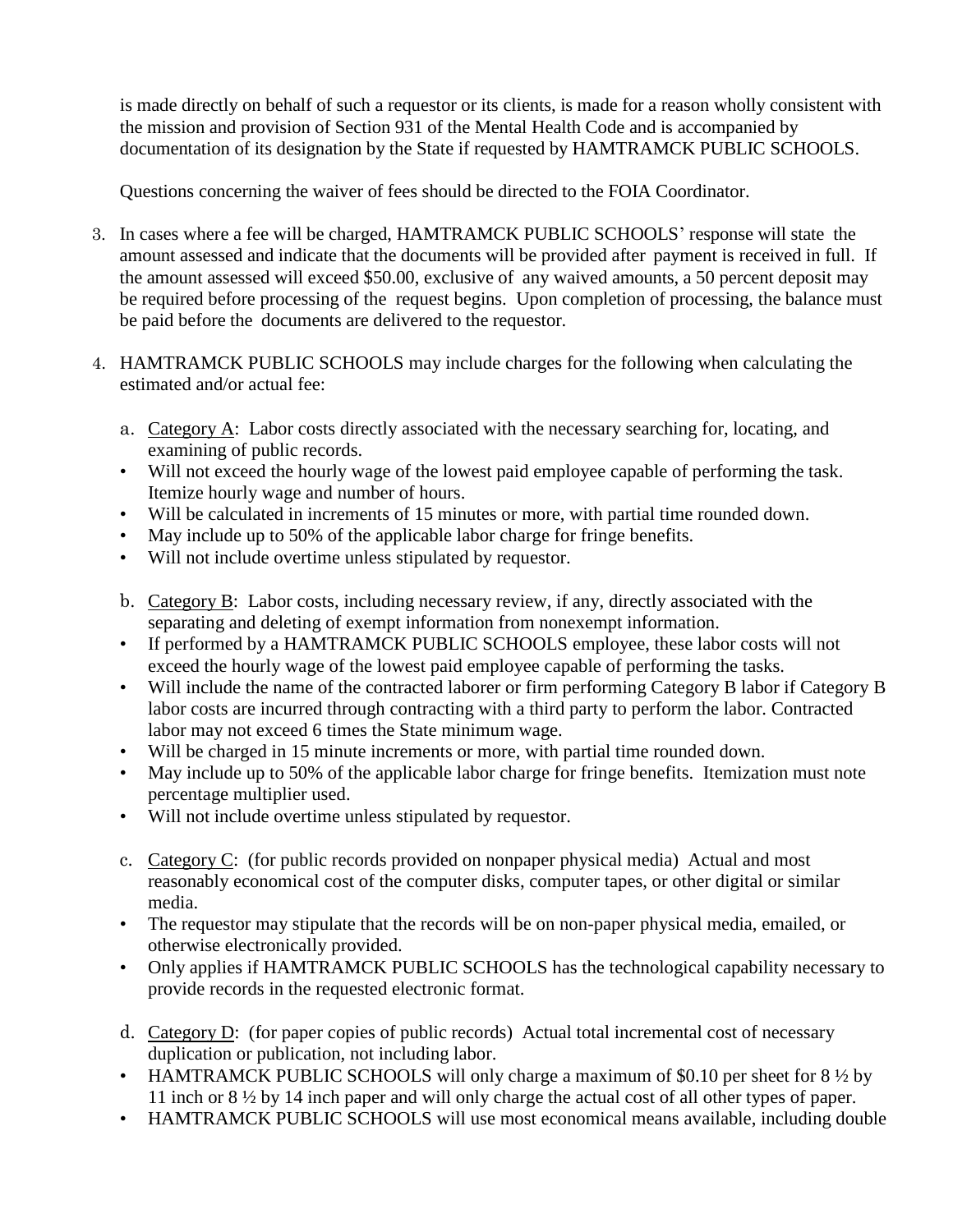sided printing.

- e. Category E: Labor costs directly as with duplication or publication, including making paper copies, making digital copies, or transferring digital public records.
- Will not exceed the hourly wage of the lowest paid employee capable of performing the task.
- Will be charged in 15 minute increments or more, with partial time rounded down.
- May add up to 50% of the applicable labor charge for fringe benefits.
- Will not include overtime wages unless stipulated to by requestor.
- f. Category F: Actual cost of mailing, if any, for sending the public records in a reasonably economical and justifiable manner.
- May only charge for expedited shipping or insurance if stipulated by the requesting person.
- May charge for the least expensive form of postal delivery confirmation.

# **FEE DEPOSITS:**

- 1. If a fee will exceed \$50.00, exclusive of any waived amounts, a 50 percent deposit may be required before processing of the request begins. Upon completion of processing, the balance must be paid before the documents are delivered to the requestor.
- 2. If a deposit is required, HAMTRAMCK PUBLIC SCHOOLS will also include a non-binding, best efforts estimate regarding the time frame it will take HAMTRAMCK PUBLIC SCHOOLS to provide the public records to the requestor.
- 3. HAMTRAMCK PUBLIC SCHOOLS may require a deposit of 100% from a requestor who has not paid a previous FOIA fee in full to HAMTRAMCK PUBLIC SCHOOLS before HAMTRAMCK PUBLIC SCHOOLS begins another search for that requestor. HAMTRAMCK PUBLIC SCHOOLS will only require this 100% deposit if all of the following apply:
	- a. The previous final fee was not more than 105% of estimated fee.
	- b. Records made available contained the information being sought in prior request and are still in HAMTRAMCK PUBLIC SCHOOLS' possession.
	- c. Public Records were made available to the requestor subject to payment within the time frame estimate.
	- d. 90 days have passed since written notification to the requestor that the records were available.
	- e. The requestor is unable to show proof of prior payment to HAMTRAMCK PUBLIC SCHOOLS.
- 4. HAMTRAMCK PUBLIC SCHOOLS will no longer require an increased deposit due to failure to pay if any of the following apply:
	- a. The requestor can show proof of prior payment in full.
	- b. HAMTRAMCK PUBLIC SCHOOLS is subsequently paid in full.
	- c. Three hundred sixty-five (365) days have passed since the requestor made the written request for which full payment was not remitted.

# **II. PROCEDURE:**

5. A written FOIA request received by a HAMTRAMCK PUBLIC SCHOOLS employee shall be immediately forwarded by fax transmittal, email (including scanned copy of request) or hand delivery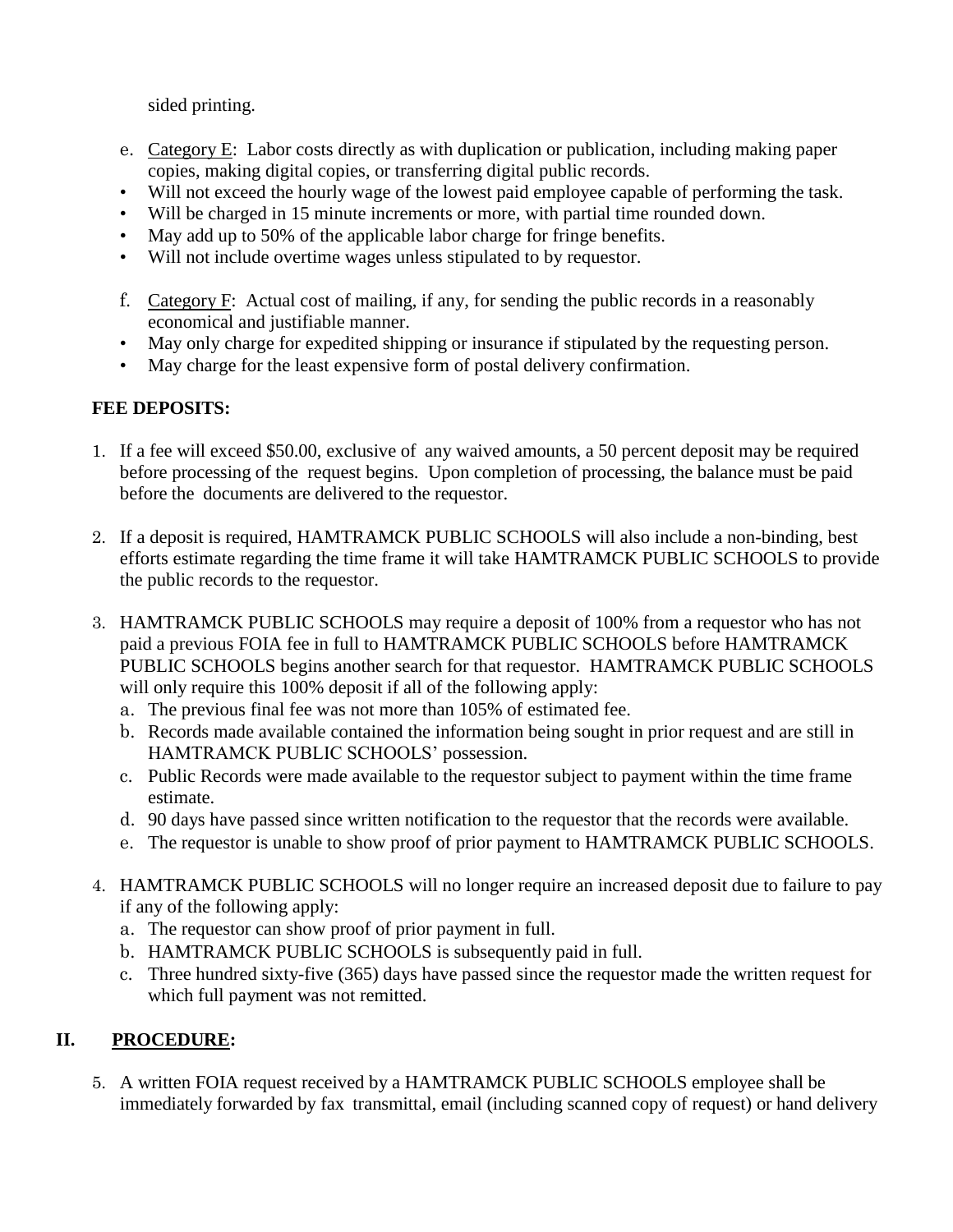to the FOIA Coordinator. The FOIA Coordinator shall respond in writing to the request within five business days after HAMTRAMCK PUBLIC SCHOOLS received the request.

- a. The FOIA Coordinator's written response may:
- Invoke HAMTRAMCK PUBLIC SCHOOLS' right to take a ten business day extension to provide a written response to the FOIA request. Such an extension will notify the requestor the reason for why the ten-business day extension is being taken and the new date for response.
- Require a 50% deposit based upon a good faith estimate of the fee required to process the FOIA request as described above.
- b. If an extension or deposit is not provided for, HAMTRAMCK PUBLIC SCHOOLS' written response will:
- Grant, deny, or grant in part and deny in part, the FOIA Request. Any denial will explain the basis for the denial and, if applicable, provide the applicable exemption category or categories.
- Include a link to HAMTRAMCK PUBLIC SCHOOLS' website where HAMTRAMCK PUBLIC SCHOOLS' FOIA guidelines, procedure and written summary for the public are posted.
- c. A FOIA Request received by HAMTRAMCK PUBLIC SCHOOLS via facsimile or electronic mail shall be considered received by HAMTRAMCK PUBLIC SCHOOLS on the business day following the date of transmission.
- d. A FOIA Request sent via electronic mail and delivered to HAMTRAMCK PUBLIC SCHOOLS spam or junk mail folder is not considered received by HAMTRAMCK PUBLIC SCHOOLS until one day after HAMTRAMCK PUBLIC SCHOOLS first becomes aware of the request. HAMTRAMCK PUBLIC SCHOOLS must note in its records both the time a FOIA Request is delivered to its spam or junk mail folder and the time HAMTRAMCK PUBLIC SCHOOLS first becomes aware of the FOIA Request.
- 6. HAMTRAMCK PUBLIC SCHOOLS' failure to respond constitutes a denial if either of the following circumstances exist:
	- a. HAMTRAMCK PUBLIC SCHOOLS' failure to respond was willful and intentional.
	- b. The FOIA Request included language requesting information within the first 250 words of the body of correspondence or the front of the envelope or subject line of the email, letter, or fax including any of the following words, characters or abbreviations, or recognizable misspellings: "Freedom of Information", "Information", "FOIA", "Copy", or statutory reference to FOIA.
- 7. The FOIA Coordinator shall review the request and determine whether HAMTRAMCK PUBLIC SCHOOLS possesses nonexempt records responsive to the request. HAMTRAMCK PUBLIC SCHOOLS shall provide existing, nonexempt public records under the name given by the requestor or by another name reasonably known to HAMTRAMCK PUBLIC SCHOOLS. The FOIA does not require HAMTRAMCK PUBLIC SCHOOLS to make a compilation, summary or report or information nor does it require HAMTRAMCK PUBLIC SCHOOLS to create a new public record.

The extraction of certain fields within a database is acceptable and doing so does not constitute the creation of a new record. However, if other fields of the database are exempt under the FOIA, those fields will need to be redacted (blacked out) or removed from the record with the proper exemption being applied. Contact the FOIA Coordinator for questions in this area.

8. The FOIA Coordinator shall be responsible for obtaining the requested documents that are public records and are in HAMTRAMCK PUBLIC SCHOOLS' possession. If HAMTRAMCK PUBLIC SCHOOLS does not have the document requested, the FOIA Coordinator is not required to obtain it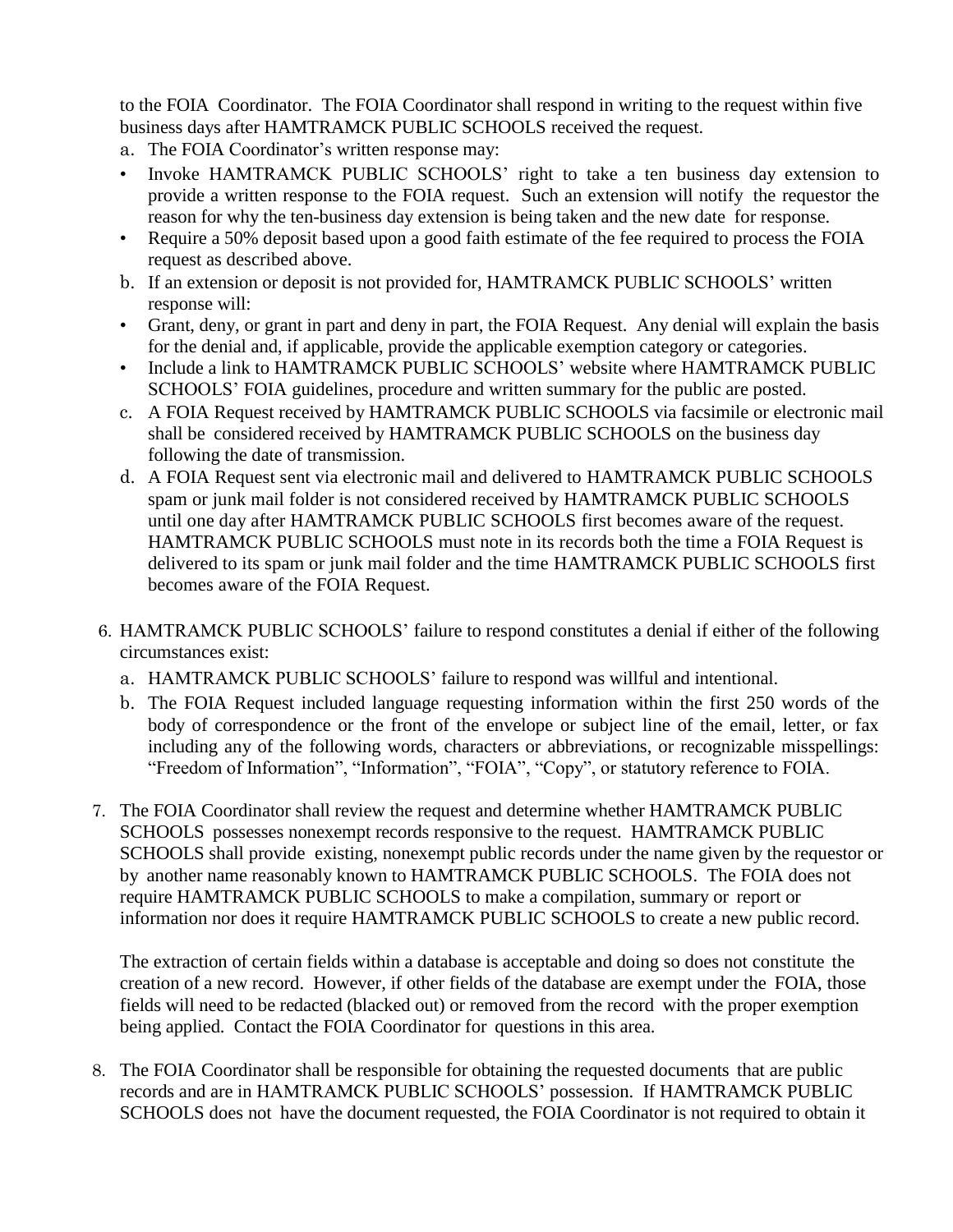from outside HAMTRAMCK PUBLIC SCHOOLS, including from another agency or an entity under contract with HAMTRAMCK PUBLIC SCHOOLS, in order to comply with the request.

- 9. The FOIA Coordinator shall carefully review the documents obtained to ensure information and documents exempt from disclosure are not provided. Only those exemptions set forth in the FOIA shall be used. If more than one exemption applies to a particular request, all relevant exemptions shall be indicated when responding to a FOIA request. An explanation as to what was exempted shall also be stated.
- 10. If only a portion of a document is exempt, the exempt portion shall be redacted and the nonexempt portion of the document shall be disclosed. The FOIA Coordinator shall ensure exempt portions of the document are not legible on the copy provided.

#### **EXEMPTIONS UNDER FOIA:**

- 11. The exemptions allowed by the FOIA are expressed in general language, which must be applied to the specific document requested. It is impossible to list all exempt information or documents; therefore, the FOIA Coordinator must be familiar with all exemptions. The following are some of the exemptions which are most frequently used and examples of the items to which the exemptions may apply:
	- a. Clearly unwarranted invasion of an individual's privacy. Exemption 13(1)(a).

Examples – Home addresses and home telephone numbers, personal cellular phone numbers.

b. Information which is preliminary to a final agency decision unless it is purely factual and the public interest warrants disclosure. Exemption 13(1)(m).

Examples – Interview notes, internal affairs, harassment and sexual harassment investigations prior to completion. (Note: Portions or all of an investigation may be exempt after completion for other reasons, e.g., privacy or security concerns.)

c. The FOIA also permits exemption of documents or information specifically exempted from disclosure by another statute. Exemption 13(1)(d).

Examples – Documents and/or information protected under the Mental Health Code.

- d. The home addresses, home telephone numbers, and other information contained within the personnel files of a HAMTRAMCK PUBLIC SCHOOLS employee, unless the requestor is the employee. However, the employee's name, age (not date of birth), past and present positions with HAMTRAMCK PUBLIC SCHOOLS and length of service in a position shall be provided to any requestor. For purposes of this exemption, personnel files include medical and expunging files maintained on an employee.
- e. Information which is subject to a specific privilege (e.g., attorney-client, doctor- patient, psychologist-patient), except if the requestor has a signed release from the client or patient that is Health Insurance Portability and Accountability Act compliant. Exemption  $13(1)(g)$  & (h).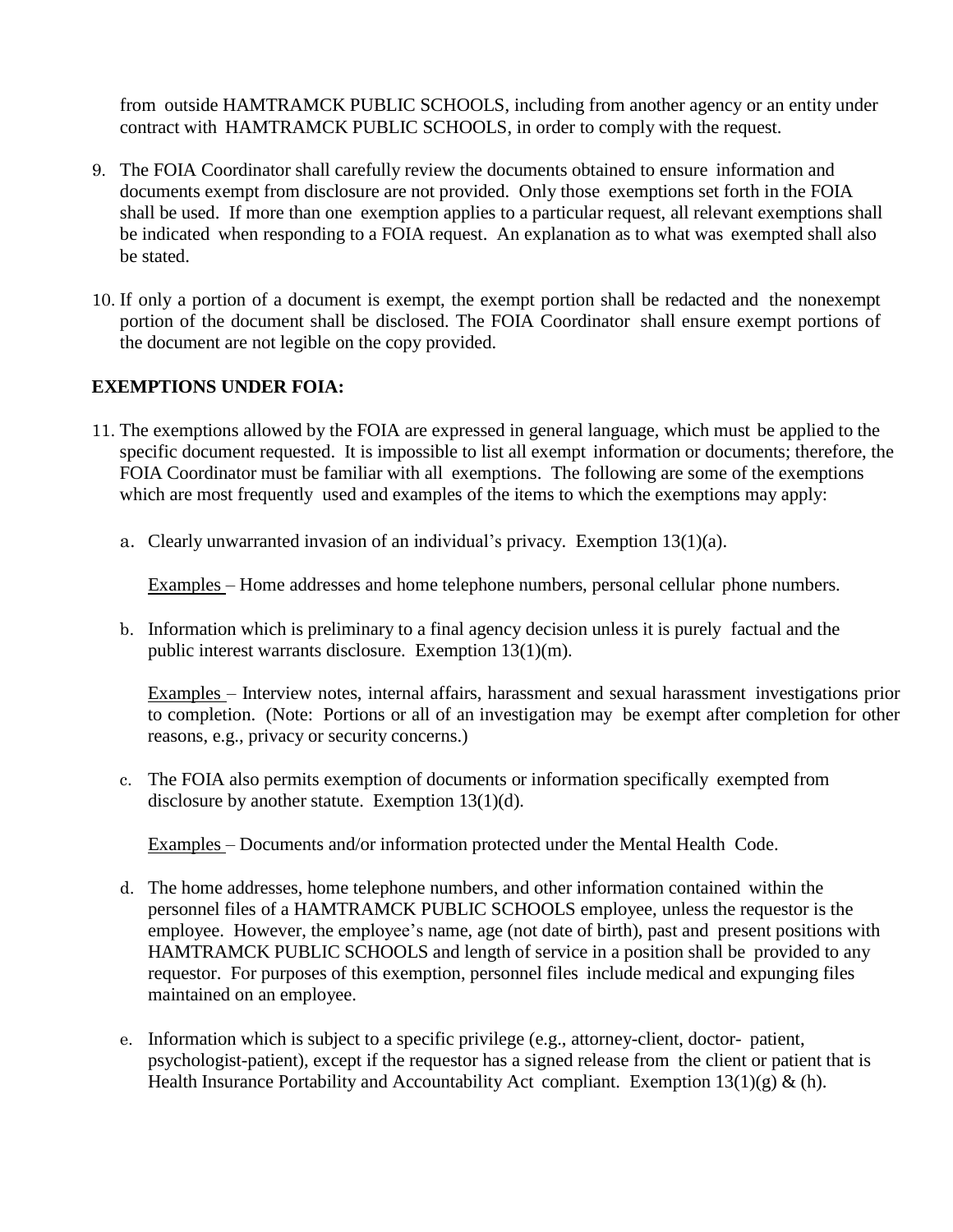- f. Information or records that would disclose the Social Security number of any individual. Exemption  $13(1)(w)$ .
- g. Information or records relating to a civil court action in which the requesting party and HAMTRAMCK PUBLIC SCHOOLS are parties.

# **INSPECTION:**

12. The FOIA also requires that at the request of the person making the request, a reasonable opportunity for inspection on nonexempt public documents shall be allowed during normal business hours. The FOIA Coordinator must remove exempt material prior to the inspection. There is no charge for inspection of documents, although a fee will be charged if it is necessary to make a copy of a document in order to delete a portion that is exempt. There may be a charge to supervise the inspection of records.

# **APPEAL:**

- 13. A requestor whose request has been denied in full or in part, or who believes the fee HAMTRAMCK PUBLIC SCHOOLS has required exceeds the amount permitted by law, may appeal the denial or fee to the Superintendent. The appeal shall state the word "appeal" and identify the reasons why the denial should be reversed or why the fee is excessive, as the case may be. Within 10 business days after receipt of the appeal: (1) the Superintendent may reverse the initial denial determination or uphold the initial denial determination or a combination thereof; and/or (2) the Superintendent may waive, reduce or uphold the fee or issue a notice extending HAMTRAMCK PUBLIC SCHOOLS' response time up to 10 business days and provide the reason why such an extension is necessary. In upholding or reducing a fee, the Superintendent must provide a written determination providing the basis for the fee amount and will certify that the statements the written determination are accurate and that the fee complies with HAMTRAMCK PUBLIC SCHOOLS' FOIA procedure and guidelines and FOIA itself.
- 14. A requestor whose request has been denied in full or in part, or who believes the fee HAMTRAMCK PUBLIC SCHOOLS has required exceed the amount permitted by law, may also file an action in circuit court. Such filing must be within 180 days after the date of the final determination to deny the request or within 45 days after receiving a notice of required fees or a determination of an appeal to the Superintendent. If the requestor prevails in such an action, the court may reduce the fee and/or award reasonable attorney fees, costs, and disbursements. Further, if the court finds HAMTRAMCK PUBLIC SCHOOLS' determination to be arbitrary and capricious, the requestor may receive punitive damages of \$1000.00 related to a denial or \$500.00 related to an excessive fee. If a court finds the HAMTRAMCK PUBLIC SCHOOLS acted willfully, intentionally or in bad faith, HAMTRAMCK PUBLIC SCHOOLS may be ordered to pay a civil fine of \$2,500.00 to \$7,500.00.

# **III. Written Public Summary of HAMTRAMCK PUBLIC SCHOOLS' Procedures and Guidelines pursuant to the Freedom of Information Act**

The Freedom of Information Act (which is referred to as "FOIA" in this summary) governs public records that are writings which are prepared, owned, used, in the possession of, or retained by HAMTRAMCK PUBLIC SCHOOLS in the performance of its official functions. If a person requests in writing that HAMTRAMCK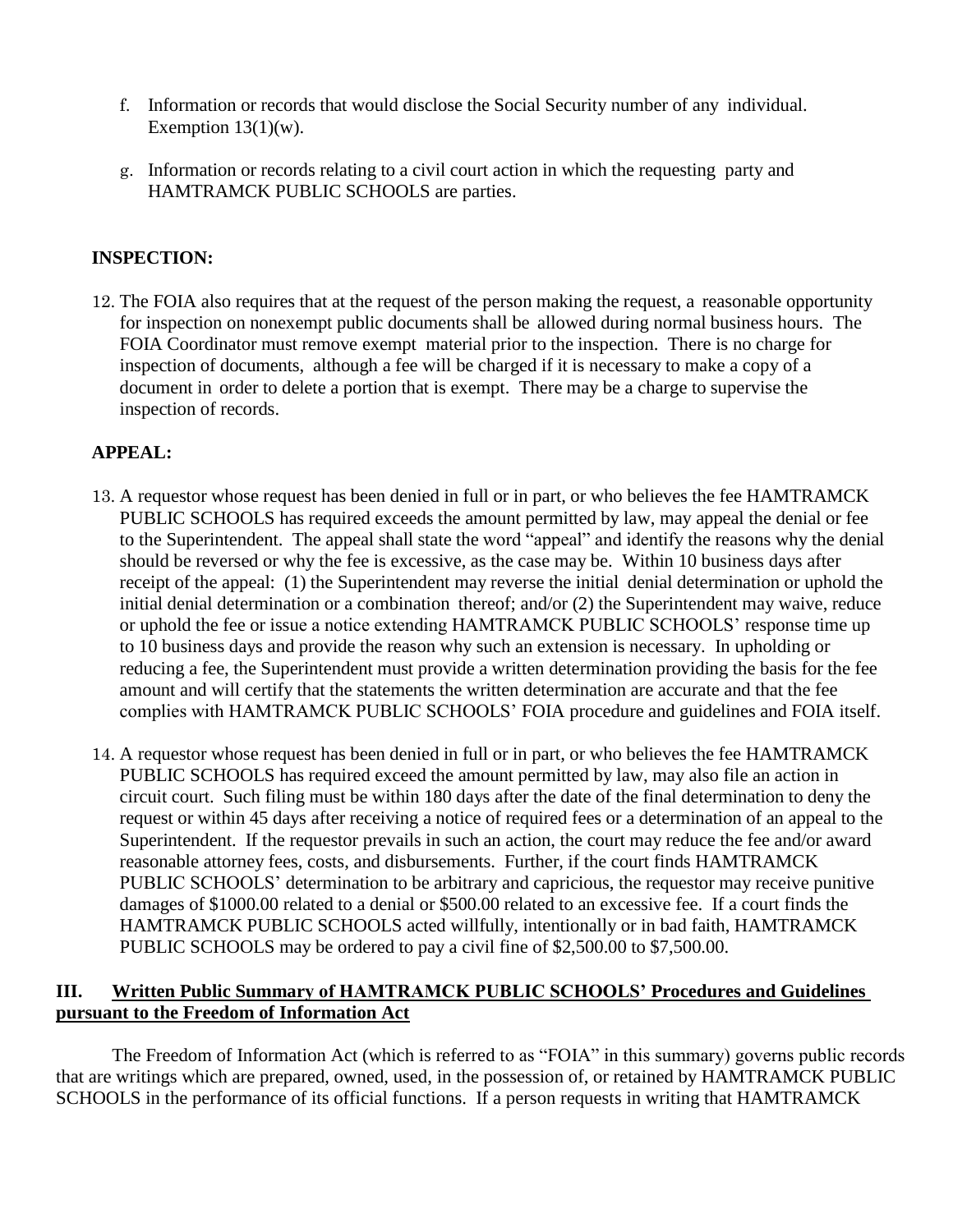PUBLIC SCHOOLS provide public records to that person, FOIA requires that HAMTRAMCK PUBLIC SCHOOLS provide those public records to the person, subject to certain exceptions and requirements.

There are certain types of information that FOIA exempts from disclosure and thus HAMTRAMCK PUBLIC SCHOOLS does not have to provide to a person in response to a FOIA request. Examples of exempt information include information subject to the attorney-client privilege, social security numbers and details related to current HAMTRAMCK PUBLIC SCHOOLS security procedures. HAMTRAMCK PUBLIC SCHOOLS may deny a person's FOIA request and not provide the records if FOIA provides that information requested falls within an exemption. HAMTRAMCK PUBLIC SCHOOLS may also charge a fee to process a FOIA request and require a person to pay a deposit in order for HAMTRAMCK PUBLIC SCHOOLS to process a FOIA request. Finally, if the requestor doesn't agree with the HAMTRAMCK PUBLIC SCHOOLS' decision to deny his or her FOIA request, or if the requestor disagrees with the fee HAMTRAMCK PUBLIC SCHOOLS will charge, the requestor can challenge HAMTRAMCK PUBLIC SCHOOLS' decision.

The following summary is meant to explain HAMTRAMCK PUBLIC SCHOOLS' FOIA procedures and guidelines so that the public can better understand (i) how to submit a FOIA request to HAMTRAMCK PUBLIC SCHOOLS, (ii) HAMTRAMCK PUBLIC SCHOOLS' response to a FOIA request, (iii) HAMTRAMCK PUBLIC SCHOOLS' fee calculations, (iv) HAMTRAMCK PUBLIC SCHOOLS' deposit requirements and (v) the avenues for challenging HAMTRAMCK PUBLIC SCHOOLS' response to a FOIA request.

#### **A. How to Submit a Written Freedom of Information Act Request to HAMTRAMCK PUBLIC SCHOOLS**

A FOIA request must be submitted in writing to HAMTRAMCK PUBLIC SCHOOLS. A person may submit a FOIA request to HAMTRAMCK PUBLIC SCHOOLS in person, via mail, via facsimile, or via electronic mail. In most cases, any written request for a document will be considered a FOIA request, regardless of whether the FOIA is mentioned. The most direct way for a person to submit a written FOIA request is to submit the request to the HAMTRAMCK PUBLIC SCHOOLS' FOIA coordinator:

> HAMTRAMCK PUBLIC SCHOOLS Attention: FOIA Coordinator 3201 Roosevelt Ave. Hamtramck, MI 48212 Fax: (313) 872-8679

# **B. HAMTRAMCK PUBLIC SCHOOLS' Response to a FOIA Request**

FOIA requires that HAMTRAMCK PUBLIC SCHOOLS respond in writing to a FOIA request within five business days after HAMTRAMCK PUBLIC SCHOOLS received the written FOIA request. HAMTRAMCK PUBLIC SCHOOLS may take a ten business day extension to respond to a FOIA request but it must send the requestor notification of the extension within the first five day period.

HAMTRAMCK PUBLIC SCHOOLS will review a FOIA request and determine whether HAMTRAMCK PUBLIC SCHOOLS possesses records responsive to the request. Importantly, the FOIA does not require HAMTRAMCK PUBLIC SCHOOLS to make a compilation, summary or report of information nor does it require HAMTRAMCK PUBLIC SCHOOLS to create a new public record. Also, if HAMTRAMCK PUBLIC SCHOOLS does not have the document requested, HAMTRAMCK PUBLIC SCHOOLS is not required to obtain it from outside HAMTRAMCK PUBLIC SCHOOLS, including from another agency or an entity under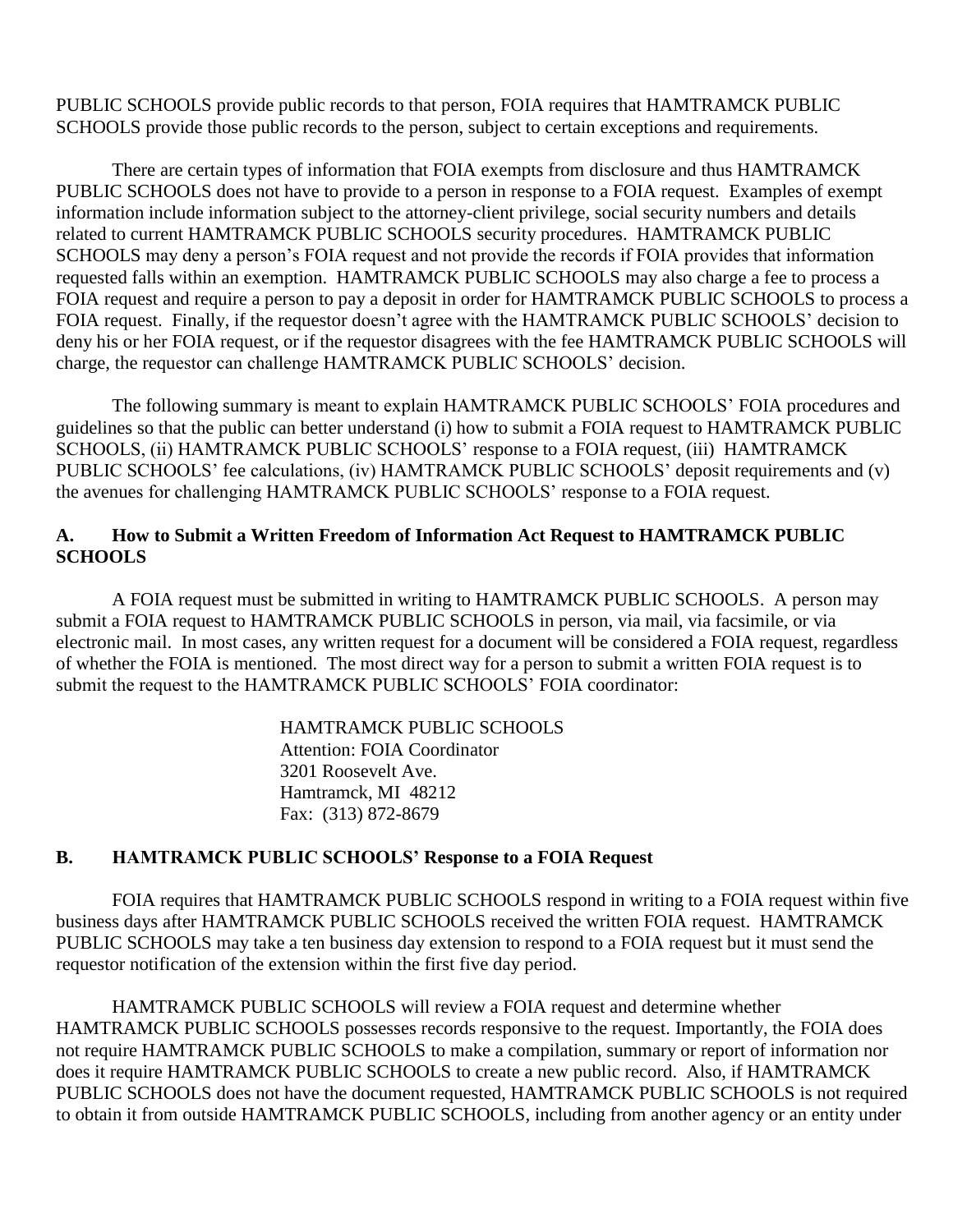#### contract with HAMTRAMCK PUBLIC SCHOOLS.

If HAMTRAMCK PUBLIC SCHOOLS possesses responsive records, HAMTRAMCK PUBLIC SCHOOLS will carefully review those records to ensure information and documents exempt from disclosure are not provided. (As a reminder, FOIA lists certain information that is exempt from disclosure). If more than one exemption applies to a particular request, HAMTRAMCK PUBLIC SCHOOLS will explain the reason for all the applicable exemptions when responding to a FOIA request. If only a portion of a document is exempt, HAMTRAMCK PUBLIC SCHOOLS will redact the exempt portion and the nonexempt portion of the document will be provided.

# **C. HAMTRAMCK PUBLIC SCHOOLS' Fee Calculations**

Under certain circumstances, HAMTRAMCK PUBLIC SCHOOLS may charge a fee to process a FOIA Request. A person is not charged for the first \$20.00 of a FOIA fee where (a) a requestor has submitted an affidavit verifying that he/she is indigent and receiving public assistance or sufficiently stating facts showing an inability to pay the cost due to indigence, or (b) the requestor is formally designated by the state to carry out activities under subtitle C of the Developmental Disabilities Assistance and Bill of Rights Act of 2000 and the Protection of Advocacy for Individuals with Mental Illness Act, the request is made directly on behalf of such a requestor or its clients, is made for a reason wholly consistent with the mission and provision of Section 931 of the Mental Health Code and is accompanied by documentation of its designation by the State if requested by HAMTRAMCK PUBLIC SCHOOLS. Questions concerning the waiver of fees should be directed to the FOIA Coordinator.

In cases where a fee will be charged, HAMTRAMCK PUBLIC SCHOOLS' response will state the amount assessed and indicate that the documents will be provided after payment is received in full. If the amount assessed will exceed \$50.00, exclusive of any waived amounts, a 50 percent deposit may be required before processing of the request begins. Upon completion of processing, the balance must be paid before the documents are delivered to the requestor.

HAMTRAMCK PUBLIC SCHOOLS may include charges for the following when calculating the estimated and/or actual fee:

- 1. **Labor costs directly associated with the necessary searching for, locating, and examining of public records**. This portion of a fee will not exceed the hourly wage of the lowest paid employee capable of performing the task. It will be calculated in increments of 15 minutes or more, with partial time rounded down and may include up to 50% of the applicable labor charge for fringe benefits. It will not include overtime unless requestor agrees.
- 2. **Labor costs, including necessary review, if any, directly associated with the separating and deleting of exempt information from nonexempt information**. If performed by a HAMTRAMCK PUBLIC SCHOOLS employee, these labor costs will not exceed the hourly wage of the lowest paid employee capable of performing the tasks. If these labor costs are incurred through contracting with a third party to perform the labor the name of the contracted laborer or firm performing labor will be provided. Contracted labor may not exceed 6 times the State minimum wage. It will be charged in 15 minute increments or more, with partial time rounded down and may include up to 50% of the applicable labor charge for fringe benefits. It will not include overtime unless the requestor agrees.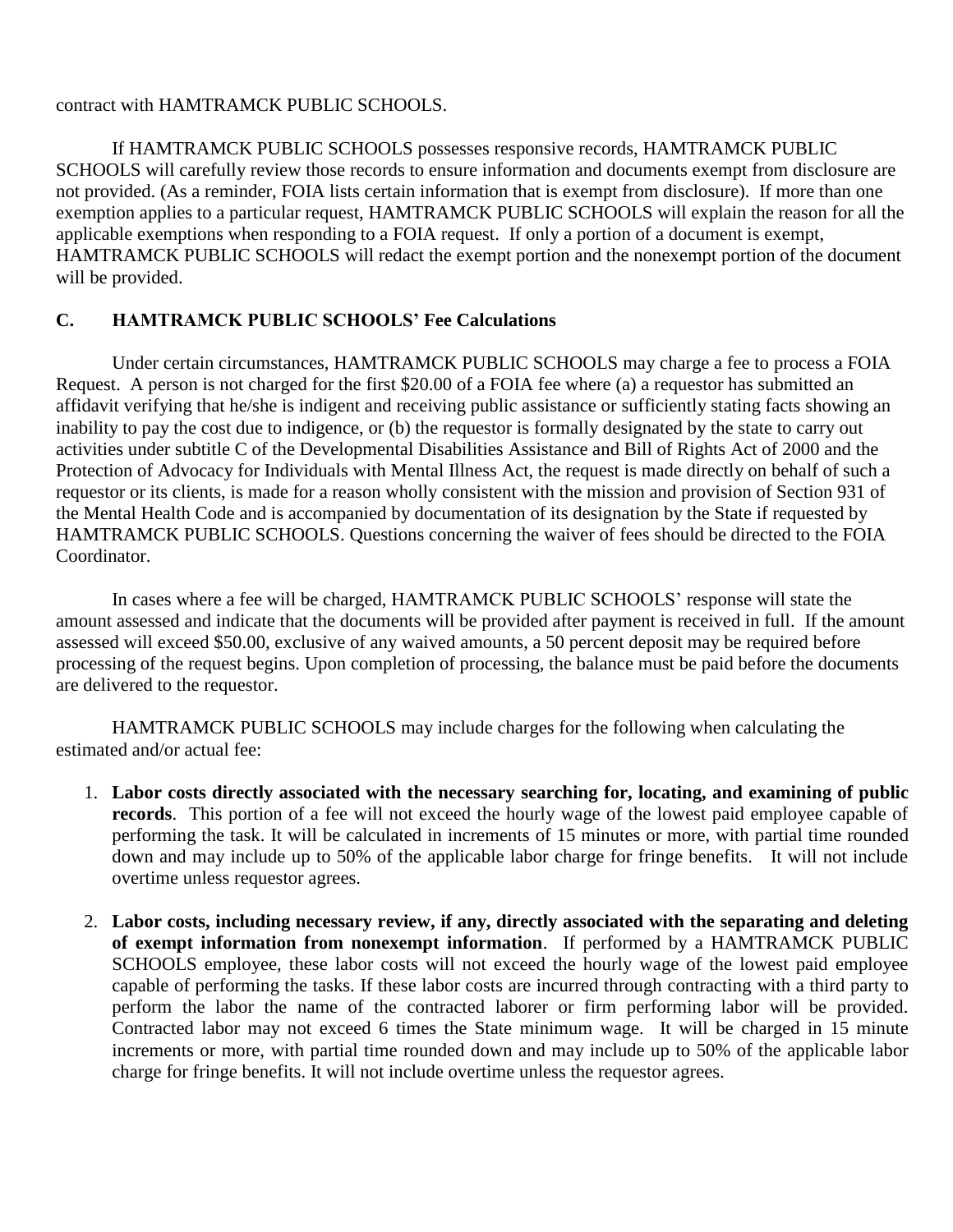- 3. **Actual and most reasonably economical cost of the computer disks, computer tapes, or other digital or similar media**. This portion of the fee is only applicable for public records provided on nonpaper physical media. The requestor may agree that the records will be on non-paper physical media, emailed, or otherwise electronically provided. Also, it only applies if HAMTRAMCK PUBLIC SCHOOLS has the technological capability necessary to provide records in the requested electronic format.
- 4. **Actual total incremental cost of necessary duplication or publication, not including labor**. This portion of the fee is only applicable for paper copies of public records. HAMTRAMCK PUBLIC SCHOOLS will only charge a maximum of \$0.10 per sheet for 8  $\frac{1}{2}$  by 11 inch or 8  $\frac{1}{2}$  by 14 inch paper and will only charge the actual cost of all other types of paper. HAMTRAMCK PUBLIC SCHOOLS will use most economical means available, including double sided printing.
- 5. **Labor costs directly as with duplication or publication, including making paper copies, making digital copies, or transferring digital public records**. This portion of the fee will not exceed the hourly wage of the lowest paid employee capable of performing the task. It will be charged in 15 minute increments or more, with partial time rounded down and may include up to 50% of the applicable labor charge for fringe benefits. It will not include overtime wages unless the requestor agrees.
- 6. **Actual cost of mailing, if any, for sending the public records in a reasonably economical and requestor agrees**. HAMTRAMCK PUBLIC SCHOOLS may charge for the least expensive form of postal delivery confirmation.

When HAMTRAMCK PUBLIC SCHOOLS charges a fee, it will include the details on a Fee Itemization form that has a breakdown of the figures used to calculate the total of each fee category.

# **D. HAMTRAMCK PUBLIC SCHOOLS'S Deposit Requirements**

If a fee will exceed \$50.00, exclusive of any fee amount HAMTRAMCK PUBLIC SCHOOLS may waive, HAMTRAMCK PUBLIC SCHOOLS may require a 50% fee deposit before it begins to process a FOIA request. If a deposit is required, HAMTRAMCK PUBLIC SCHOOLS will also include a non-binding, best efforts estimate regarding the time frame it will take HAMTRAMCK PUBLIC SCHOOLS to provide the public records to the requestor.

If HAMTRAMCK PUBLIC SCHOOLS requires a fee deposit, the requestor must submit cash (in person only), a money order, or a check payable to: "HAMTRAMCK PUBLIC SCHOOLS" and mail the money order or check to:

> HAMTRAMCK PUBLIC SCHOOLS Attention: FOIA Coordinator 3201 Roosevelt Ave. Hamtramck, MI 48212

Under certain circumstances, HAMTRAMCK PUBLIC SCHOOLS may require a deposit of 100% from a requestor who has not paid a previous FOIA fee in full to HAMTRAMCK PUBLIC SCHOOLS before HAMTRAMCK PUBLIC SCHOOLS begins another search for that requestor. HAMTRAMCK PUBLIC SCHOOLS will only require this 100% deposit if **all** of the following apply: (a) the previous final fee was not more than 105% of estimated fee; (b) records made available contained the information being sought in prior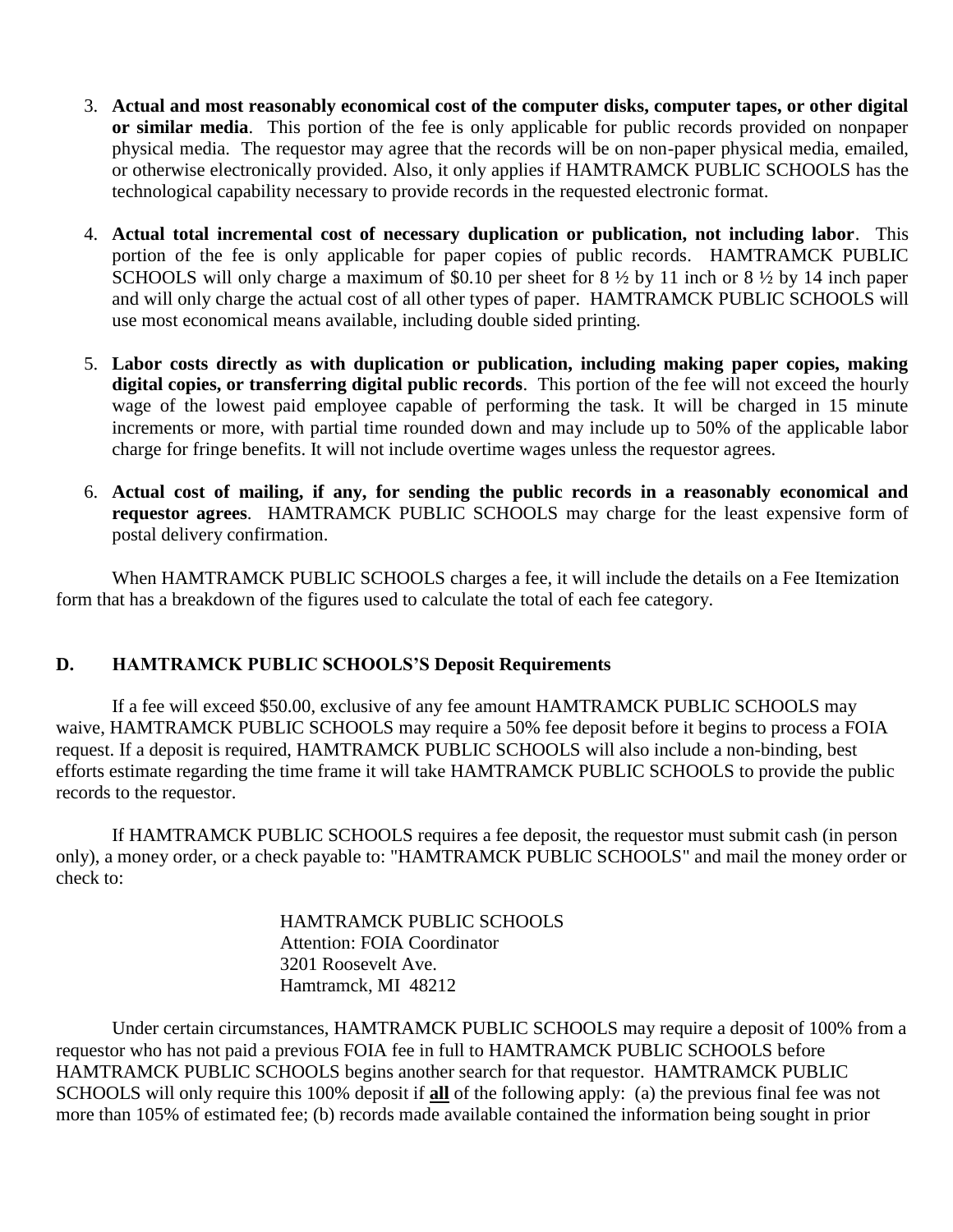request and are still in HAMTRAMCK PUBLIC SCHOOLS' possession; (c) public records were made available to the requestor subject to payment within the time frame estimate; (d) 90 days have passed since written notification to the requestor that the records were available; and (e) the requestor is unable to show proof of prior payment to HAMTRAMCK PUBLIC SCHOOLS.

HAMTRAMCK PUBLIC SCHOOLS will no longer require an increased deposit due to failure to pay if **any** of the following apply: (a) the requestor can show proof of prior payment in full; (b) HAMTRAMCK PUBLIC SCHOOLS is subsequently paid in full; (c) three hundred sixty-five (365) days have passed since the requestor made the written request for which full payment was not remitted.

Finally, after HAMTRAMCK PUBLIC SCHOOLS finishes processing a FOIA request for which the requestor provided a fee deposit, the requestor must pay the remaining balance of the actual fee before HAMTRAMCK PUBLIC SCHOOLS provides the documents to the requestor.

#### **E. Avenues for Challenge and Appeal**

A requestor whose request has been denied in full or in part, or who believes the fee HAMTRAMCK PUBLIC SCHOOLS has required exceeds the amount permitted by law, may appeal the denial or fee to the Superintendent of HAMTRAMCK PUBLIC SCHOOLS. The appeal shall state the word "appeal" and identify the reasons why the denial should be reversed or why the fee is excessive.

Within 10 business days after receipt of the appeal: (1) the Superintendent may reverse the initial denial determination or uphold the initial denial determination or a do combination of both; and/or (2) the Superintendent may waive, reduce or uphold the fee or issue a notice extending HAMTRAMCK PUBLIC SCHOOLS' response time up to 10 business days and provide the reason why such an extension is necessary. In upholding or reducing a fee, the Superintendent must provide a written determination providing the basis for the fee amount. The Superintendent will also certify that the statements included in the written determination are accurate and that HAMTRAMCK PUBLIC SCHOOLS' fee complies with HAMTRAMCK PUBLIC SCHOOLS' FOIA procedure and guidelines and FOIA itself.

A requestor whose request has been denied in full or in part, or who believes the fee HAMTRAMCK PUBLIC SCHOOLS has required exceed the amount permitted by law, may also file an action in circuit court. Such filing must be within 180 days after the date of the final determination to deny the request or within 45 days after receiving a notice of required fees or a determination of an appeal to the Superintendent. If the requestor prevails in such an action, the court may reduce the fee and/or award reasonable attorney fees, costs, and disbursements. Further, if the court finds HAMTRAMCK PUBLIC SCHOOLS' determination to be arbitrary and capricious, the requestor may receive punitive damages of \$1000.00 related to a denial or \$500.00 related to an excessive fee. If a court finds HAMTRAMCK PUBLIC SCHOOLS acted willfully, intentionally or in bad faith, HAMTRAMCK PUBLIC SCHOOLS may be ordered to pay a civil fine of \$2,500.00 to \$7,500.00.